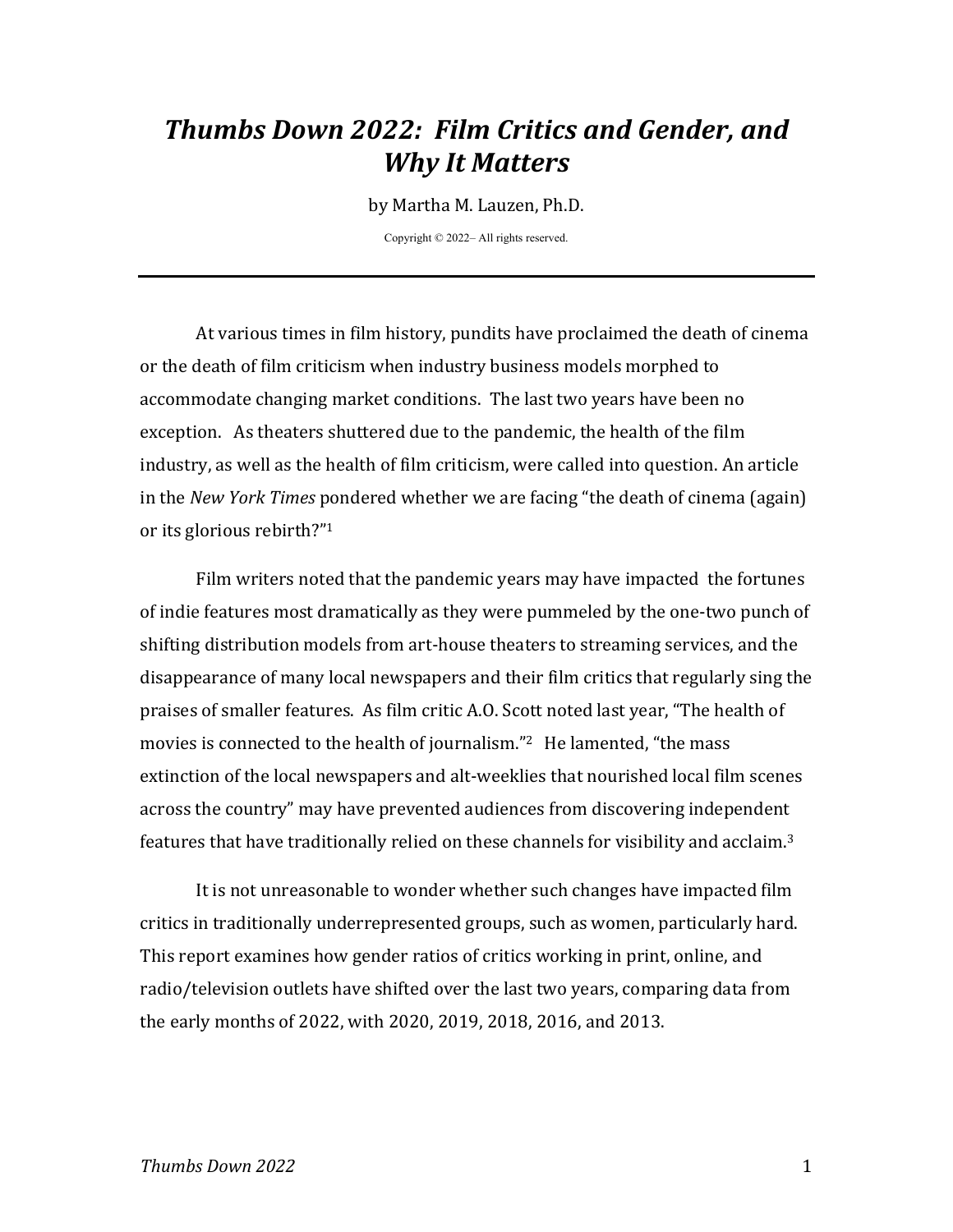### *Background*

First conducted in 2007, *Thumbs Down* considers women's representation and impact as film reviewers. The current report considers individuals working for print, radio/television, and online outlets during January through March, 2022.

This edition of the study examines more than  $4,000$  reviews written by 334 reviewers and whose work is included on the Rotten Tomatoes (RT) website. Over the years, *Thumbs Down* has considered more than 29,000 reviews written by over 1,900 reviewers. The reviewers were chosen using systematic random sampling. Only U.S.-based critics who wrote a minimum of three reviews during January, February, and March 2022 were included in the study. For a description of the criteria RT uses to select critics, go to https://www.rottentomatoes.com/help\_desk/critics.

This report includes two major sections. The first section reports the findings of the *representation* of women working as film reviewers for print, radio/television, and online outlets in 2022. Included in this section are the percentages of women and men providing reviews, the type of job positions they occupy, the type of media outlets they work for, and the film genres reviewed. This section also considers the *impact* of the gender imbalance, reporting on the relationship between the gender of film reviewers and their quantitative assessment of films with female or male protagonists, as well as the relationship between the gender of reviewers and the gender of directors. The second section considers the representation of "top critics" on the Rotten Tomatoes website.

The report also provides historical comparisons of the representation of women, comparing 2022 data with figures obtained in 2020, 2019, 2018, 2016, and 2013.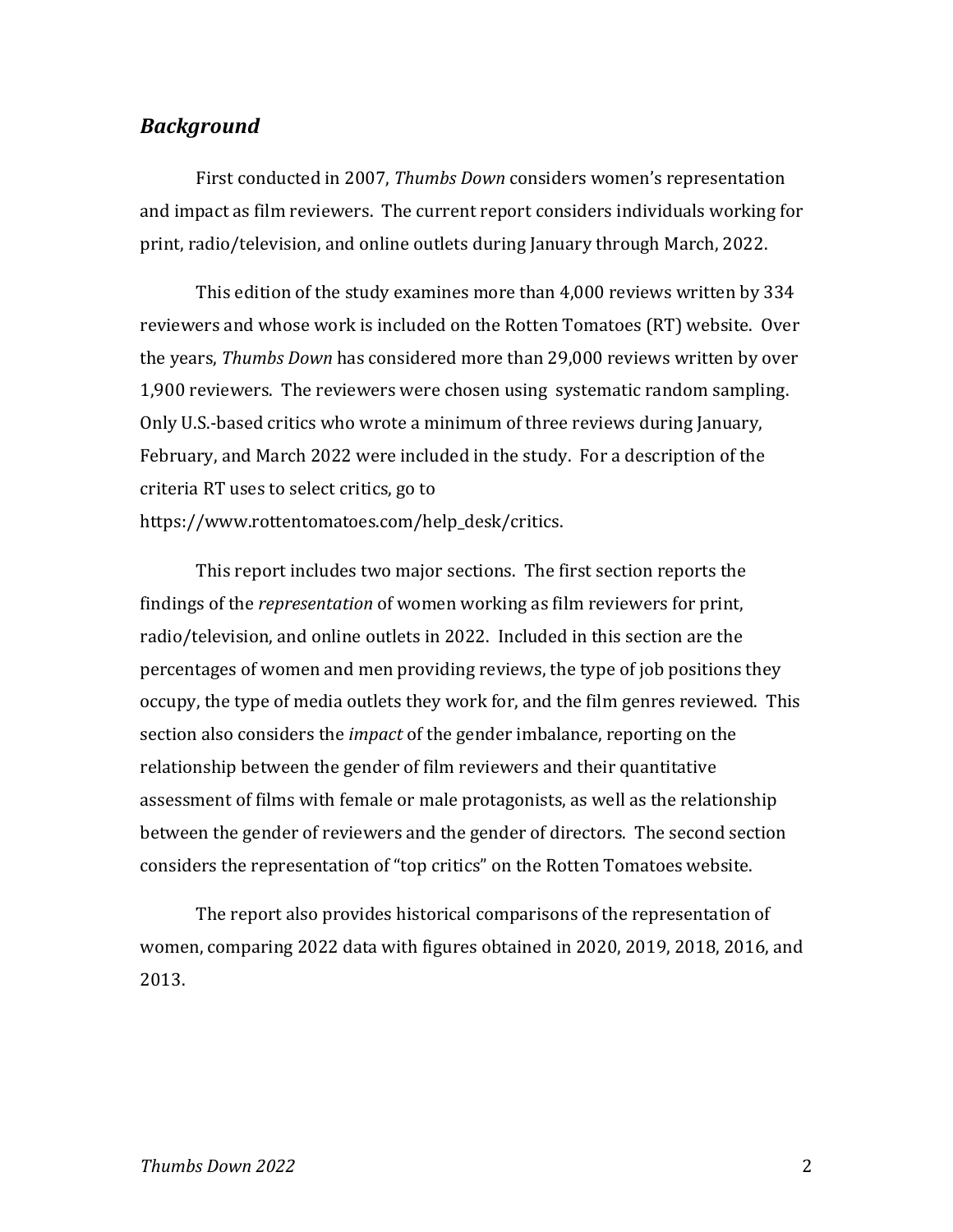# *Findings/All Reviewers*

### *Representation*

The majority of print, radio/television, and online film reviewers in the U.S. are male (see Figure 1). In the early months of 2022, male reviewers outnumbered female reviewers by more than 2 to 1. Men comprised  $69\%$  (69.2%) and women 31% (30.5%) of reviewers. Nonbinary individuals accounted for 0.3% of reviewers.



*Figure 1. Percentages of Male and Female Reviewers*

As illustrated in Figure 2, the percentage of female critics increased slightly but steadily from 2016 to 2020, but declined 4 percentage points from 35% in 2020 to 31% in 2022 (see Figure 2).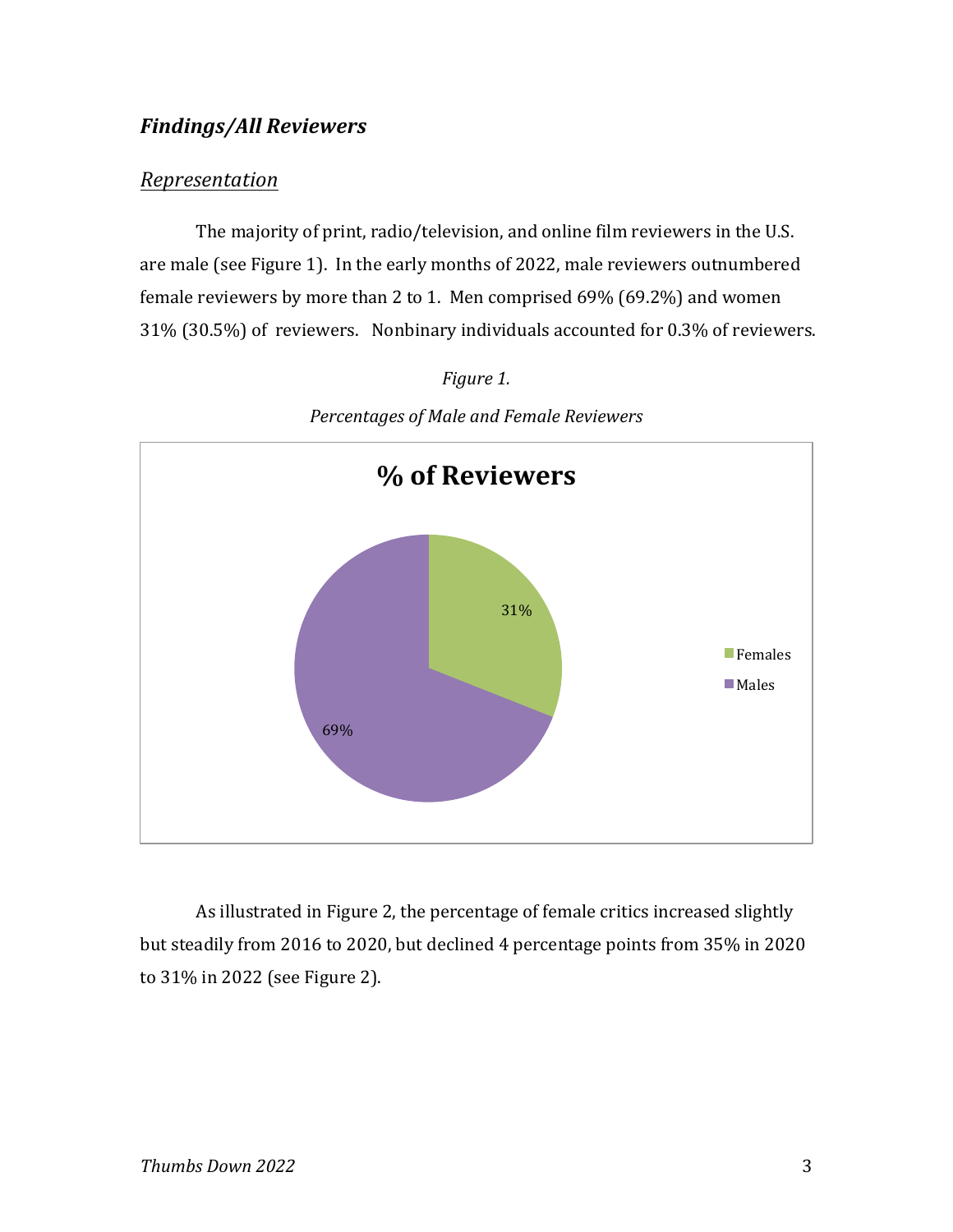



### *Historical Comparison of Percentages of Reviewer Gender*

Men wrote 74% and women 26% of all reviews (see Figure 3). This represents a decline of 8 percentage points from 34% in 2020.

### *Figure 3.*

*Percentages of Reviews by Males and Females*

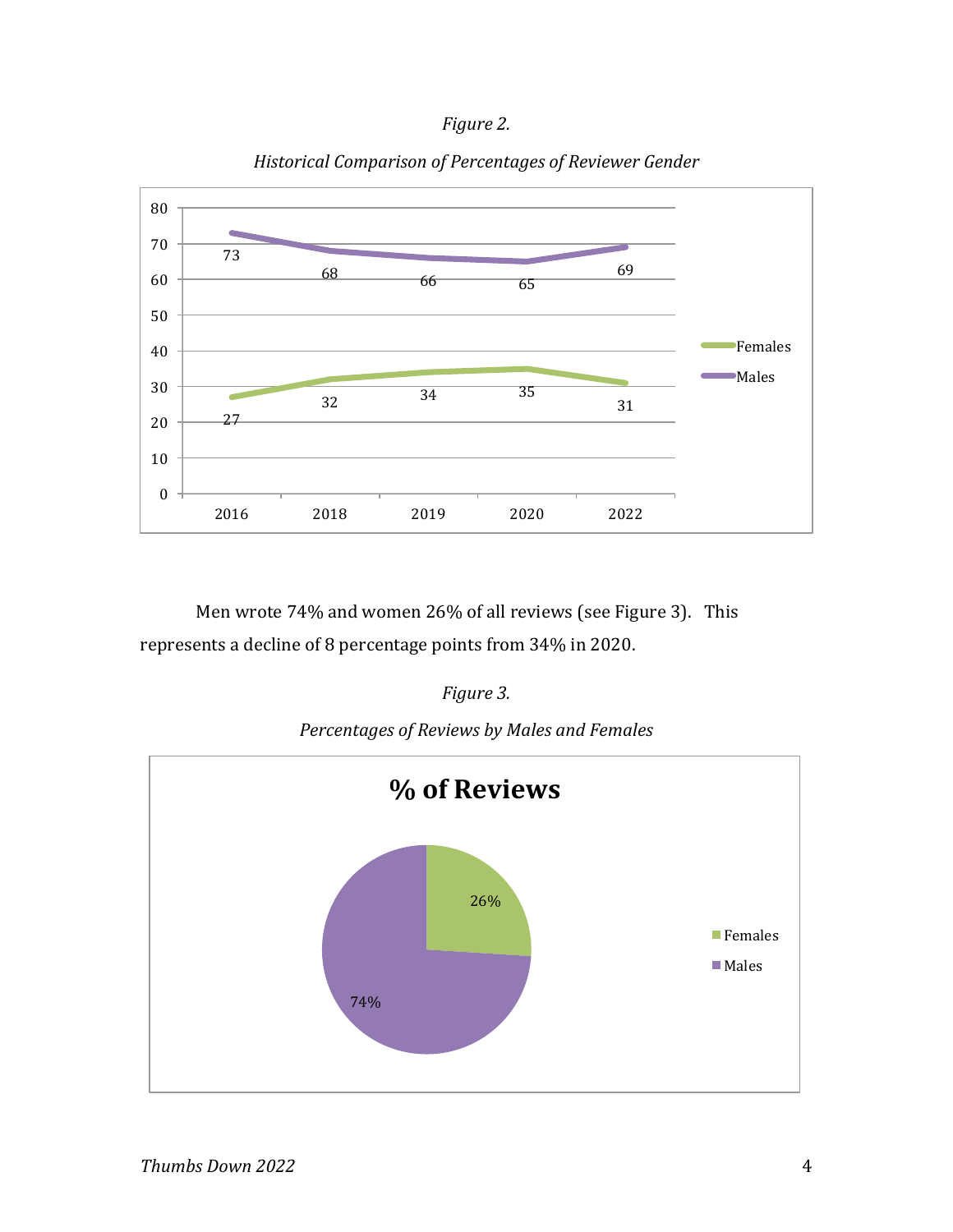In every job category considered, male reviewers outnumbered females (see Figure 4).  $76\%$  (76.2%) of those on staff at publications/sites/stations were male and  $23\%$  (23.1%) were female. 0.7% were nonbinary. 59% (58.6%) of freelancers were male and  $41\%$  (41.4%) were female.  $71\%$  (71.2%) of those writing for their own site were male and 29% (28.8%) were female.





*Figure 4.*

Male reviewers outnumbered women in every type of media outlet considered (see Figure 5). Men comprised  $86\%$  (85.7%) and women  $14\%$  (14.3%) of those writing for radio and TV programs and sites. Men accounted for 78%  $(77.8%)$  and women 22%  $(22.2%)$  of those writing for general interest publications and sites. Men made up  $71\%$  (71.2%) and women 29% (28..8%) of those reviewing for movie and entertainment publications and sites. Men accounted for 69%  $(69.4\%)$  and women 31%  $(30.6\%)$  of those reviewing for newspapers and news sites. Men comprised  $53\%$  (52.6%), women  $42\%$  (42.1%), and nonbinary individuals  $5\%$  (5.3%) of those writing for trade publications.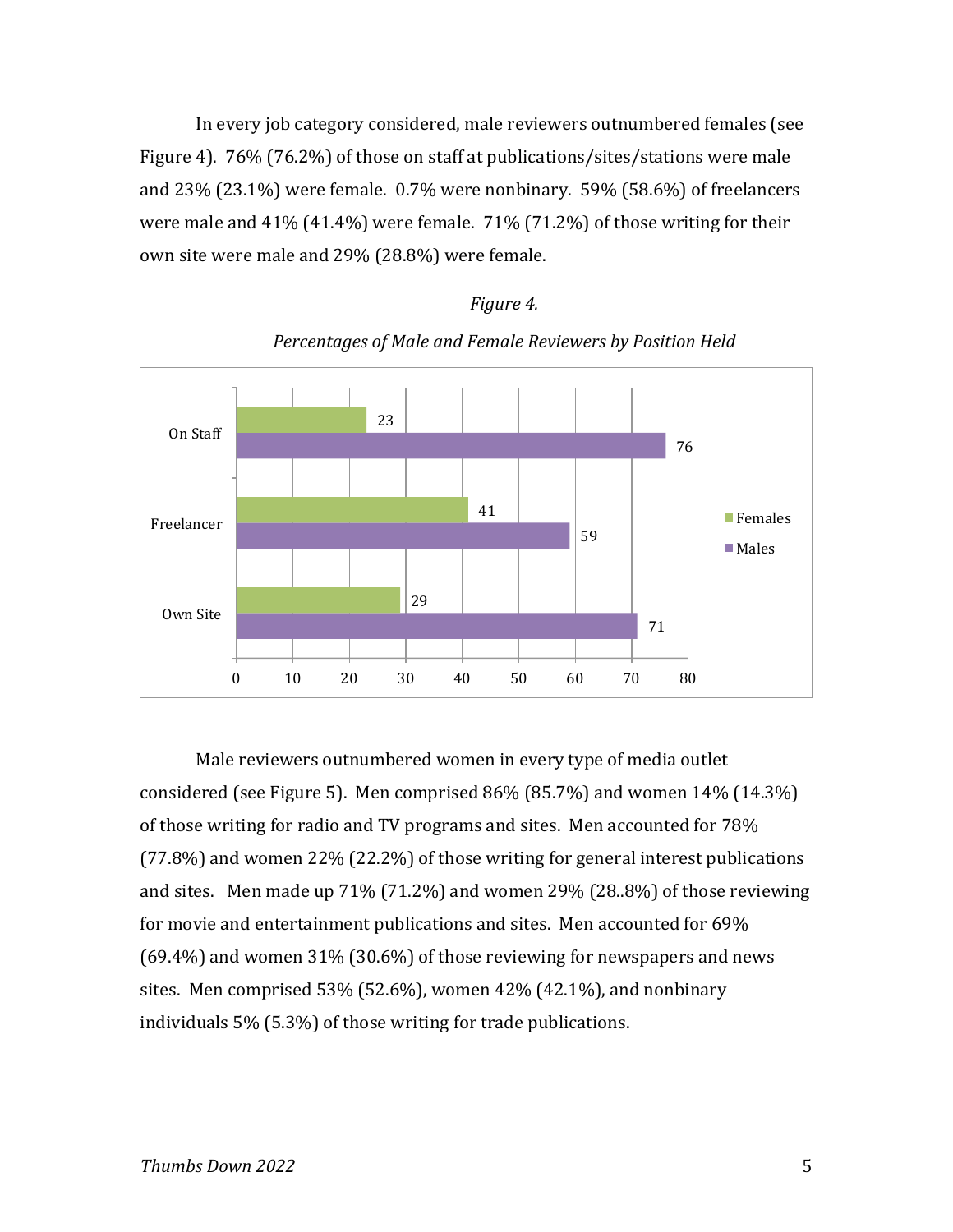### *Figure 5.*



Percentages of Male and Female Reviewers by Type of Media Outlet

Men wrote the majority of reviews about films in every genre (see Figure 6). Men provided 78% and women 22% of reviews for science fiction features. Men wrote 77% and women 23% of reviews for action features. Men penned 76% and women 24% of reviews for comedies. Men wrote 74% and women 26% of reviews for animated features. Men provided 74% and women 26% of reviews for documentaries. Men penned 72% and women 28% of reviews for horror features. Men wrote 71% and women 29% of reviews for dramas.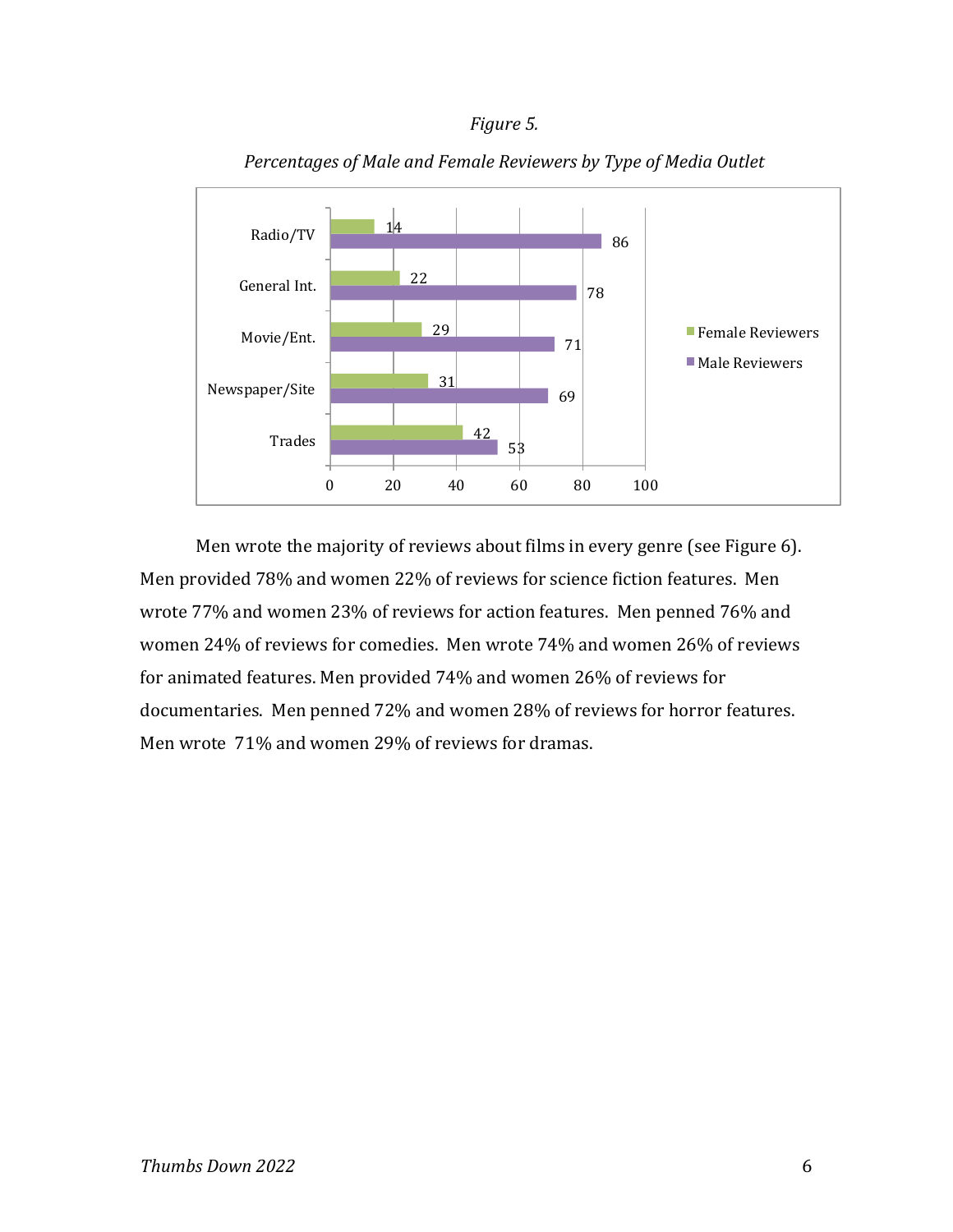#### *Figure 6.*



### Percentages of Male and Female Reviewers by Genre

### *Why Representation Matters*

When all of the various scoring systems used by writers (stars, reels, grades, scores) were standardized into a percentage system, on average, women reviewers gave higher ratings to films featuring female protagonists (78%) than male reviewers (70%). In contrast, men reviewers awarded higher average ratings to films with male protagonists  $(73%)$  than female reviewers  $(69%)$ . (Only those individuals providing quantitative scores for the films they review were included in this particular analysis.)

A higher proportion of the films reviewed by men than women had male directors. 78% of films reviewed by men reviewers but 70% reviewed by women reviewers had male directors. In contrast, a higher proportion of the films reviewed by females than males had women directors. 29% of films reviewed by women but 19% reviewed by men had women directors. (It is not clear whether these differences were due to writer preferences or to editorial assignments.) This finding suggests that because male critics outnumber female critics, and men are more likely to review films with male directors, these films achieve greater visibility in the marketplace.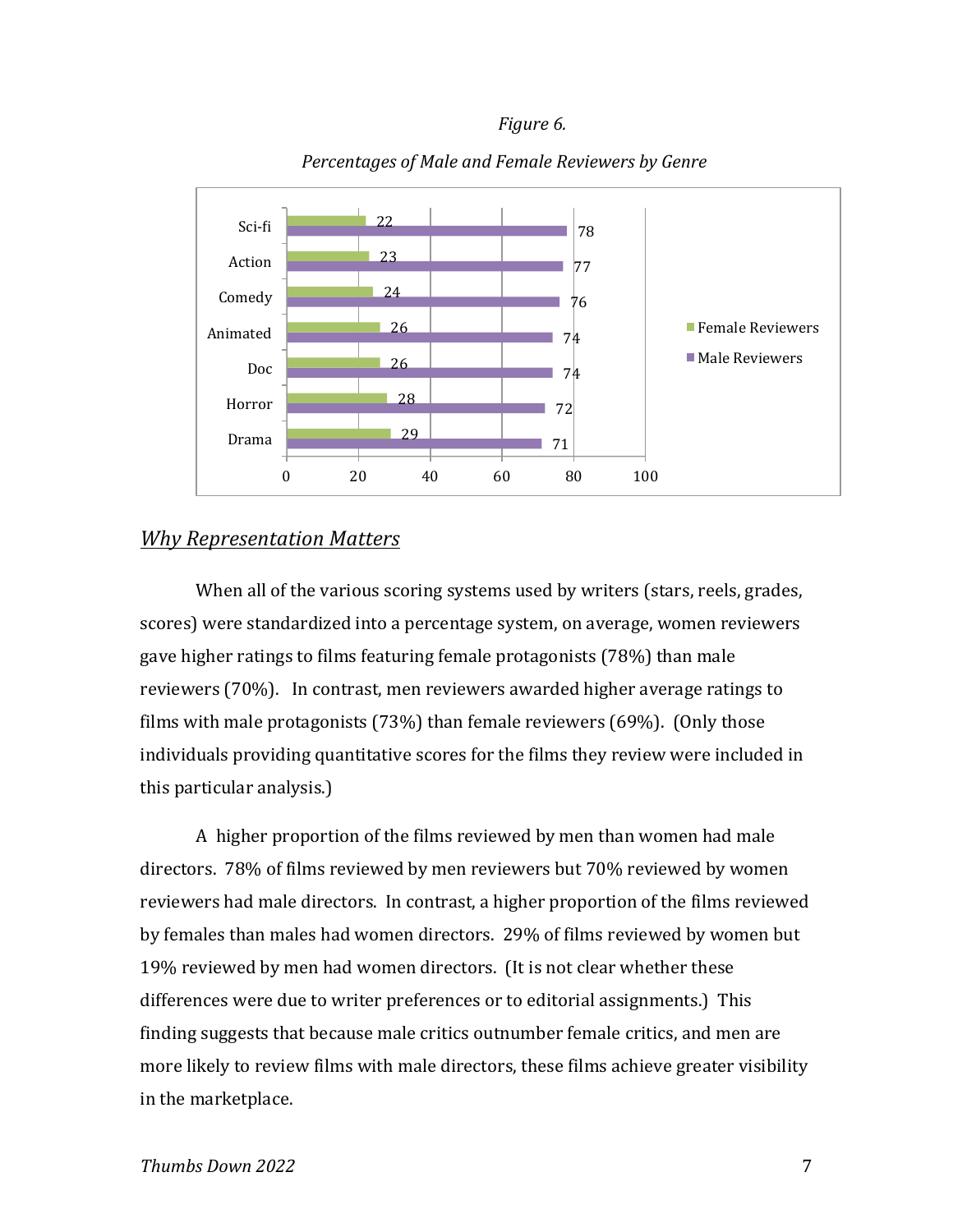When reviewing films directed by someone of their own gender, male and female critics were more likely to mention the name of the director in their review. 80% of reviews by male critics mentioned the name of a male director, whereas 70% of reviews by female critics mentioned the name of a male director. In contrast, 30% of reviews by female critics mentioned the name of a female director but only 20% of reviews by male critics mentioned the name of a female director. Mentioning the name of a director can be one of many descriptive items included in a review. However, the mention of a director's name also helps to increase the visibility of the director.

Moreover, female critics were more likely to make exclusively positive comments about a female director's skills, abilities, and/or vision than male critics. The study coded every review into one of four categories: included only criticisms of the director, included only compliments of the director, included both criticisms and compliments about the director, and included only neutral comments about the director. Reviews by female critics were more likely than reviews by male critics to feature only compliments about female directors. 61% of reviews by female critics but 40% of reviews by male critics featured exclusively positive comments about a female director's skills, abilities, and/or vision.

The difference for male directors was not as pronounced. 50% of reviews by male critics but 45% of reviews by female critics featured only compliments about a male director's skills, abilities, and/or vision.

A smaller percentage of reviews by female critics than by male critics featured only criticisms of female directors. 4% of reviews by female critics but 23% of reviews by male critics offered only critical comments about female directors. However,  $14\%$  of female critics and  $14\%$  of male critics made exclusively critical comments about a male director's skills, abilities, and/or vision.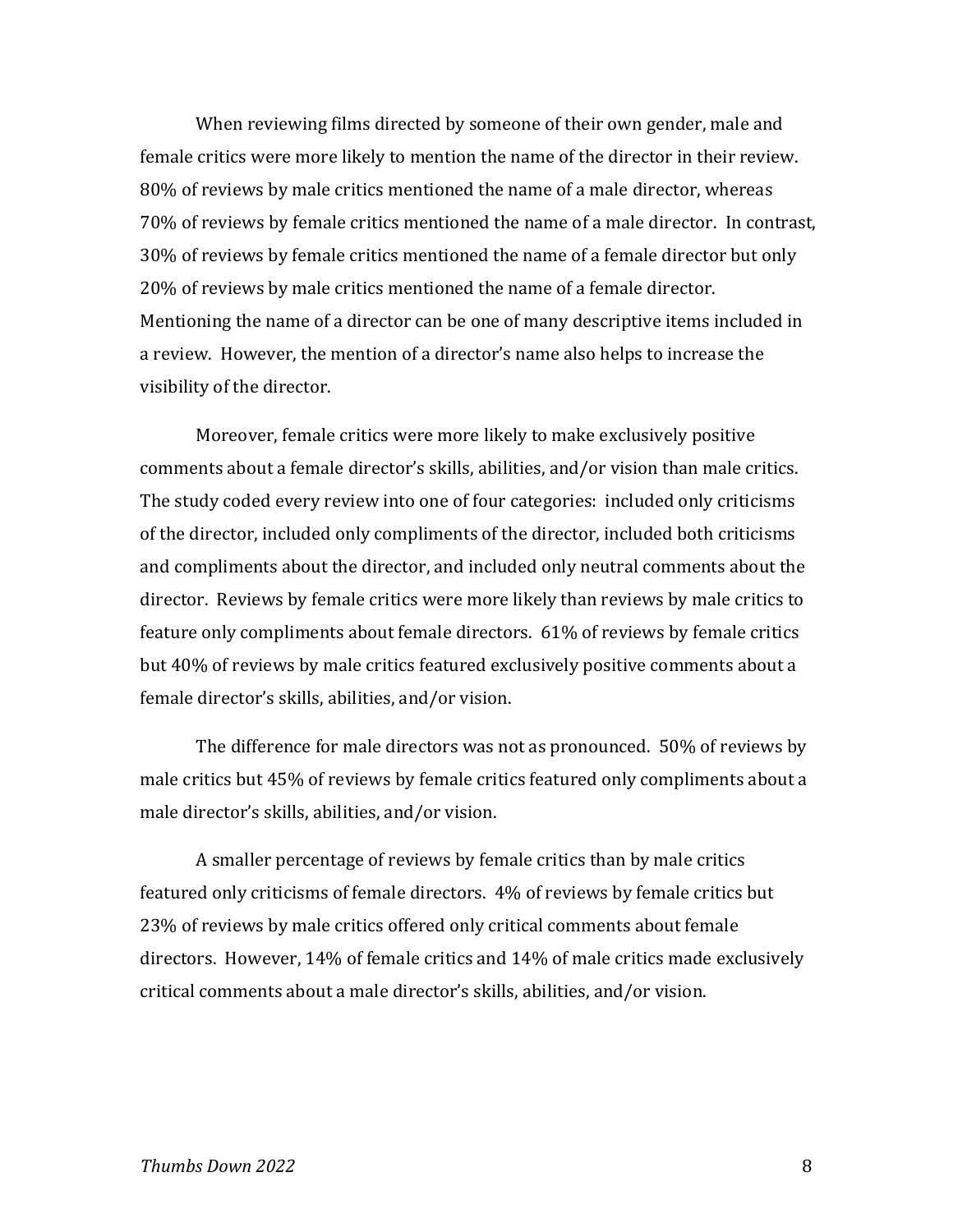# *Findings/"Top Critics" Only*

### *Representation*

In 2022, men comprised  $66\%$  (65.8%) and women 34% (33.8%) of "top critics"<sup>4</sup> (see Figure 7). Nonbinary individuals accounted for  $0.4\%$  of "top critics."

Women's representation among "top critics" (34%) was higher than among all critics considered in the study  $(31\%)$ .



*Percentages of Male and Female "Top Critics"*

*Figure 7.*

As illustrated in Figure 8, the percentage of female "top critics" declined 6 percentage points from 40% in 2020 to 34% in 2022.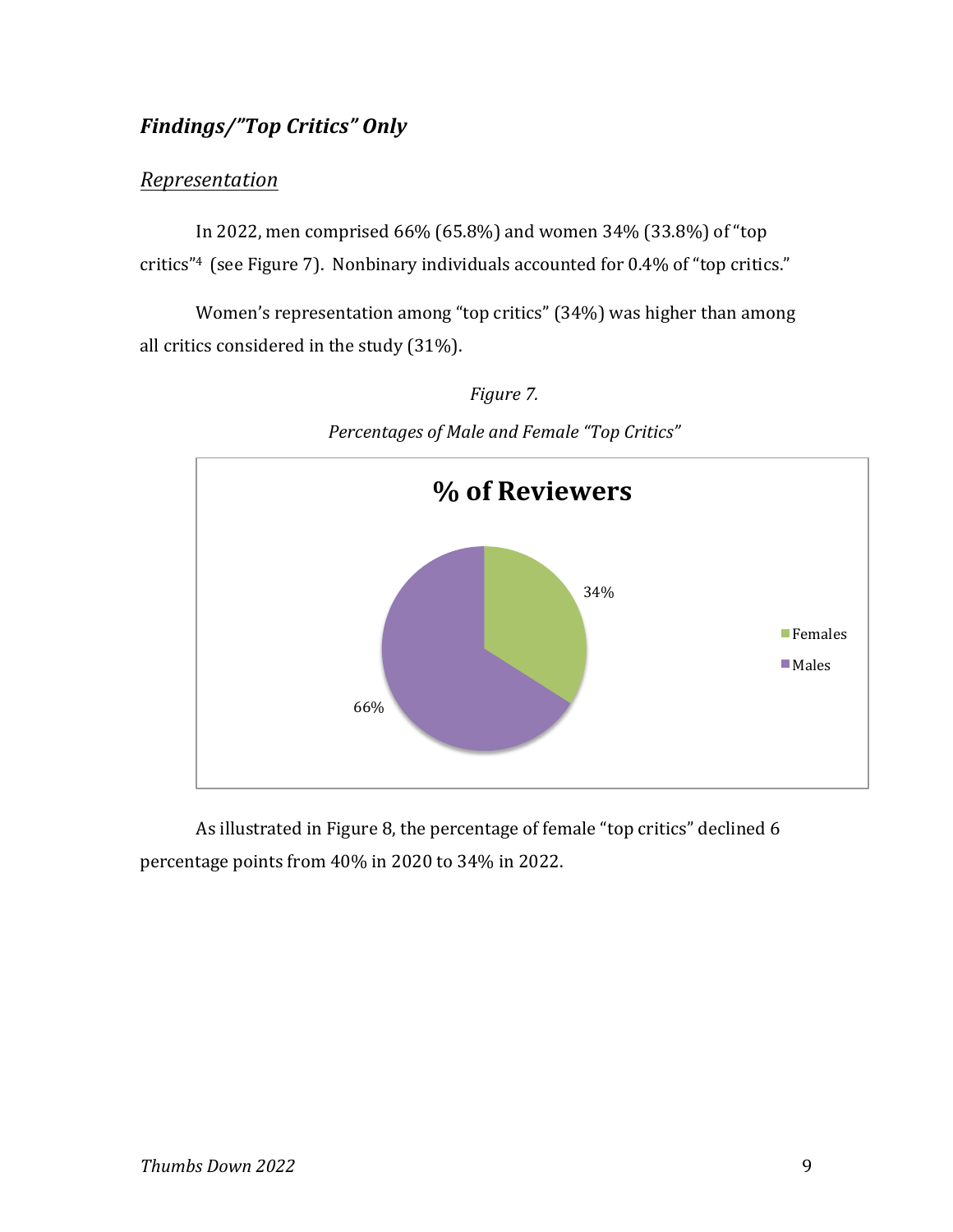



*Historical Comparison of Gender of "Top Critics"*

Women wrote 29% and men 71% of reviews by "top critics" (see Figure 9). This represents a decline of 7 percentage points from 2020 when women wrote 36% of reviews.

*Figure 9.*



*Percentages of Reviews Written by Male and Female "Top Critics"*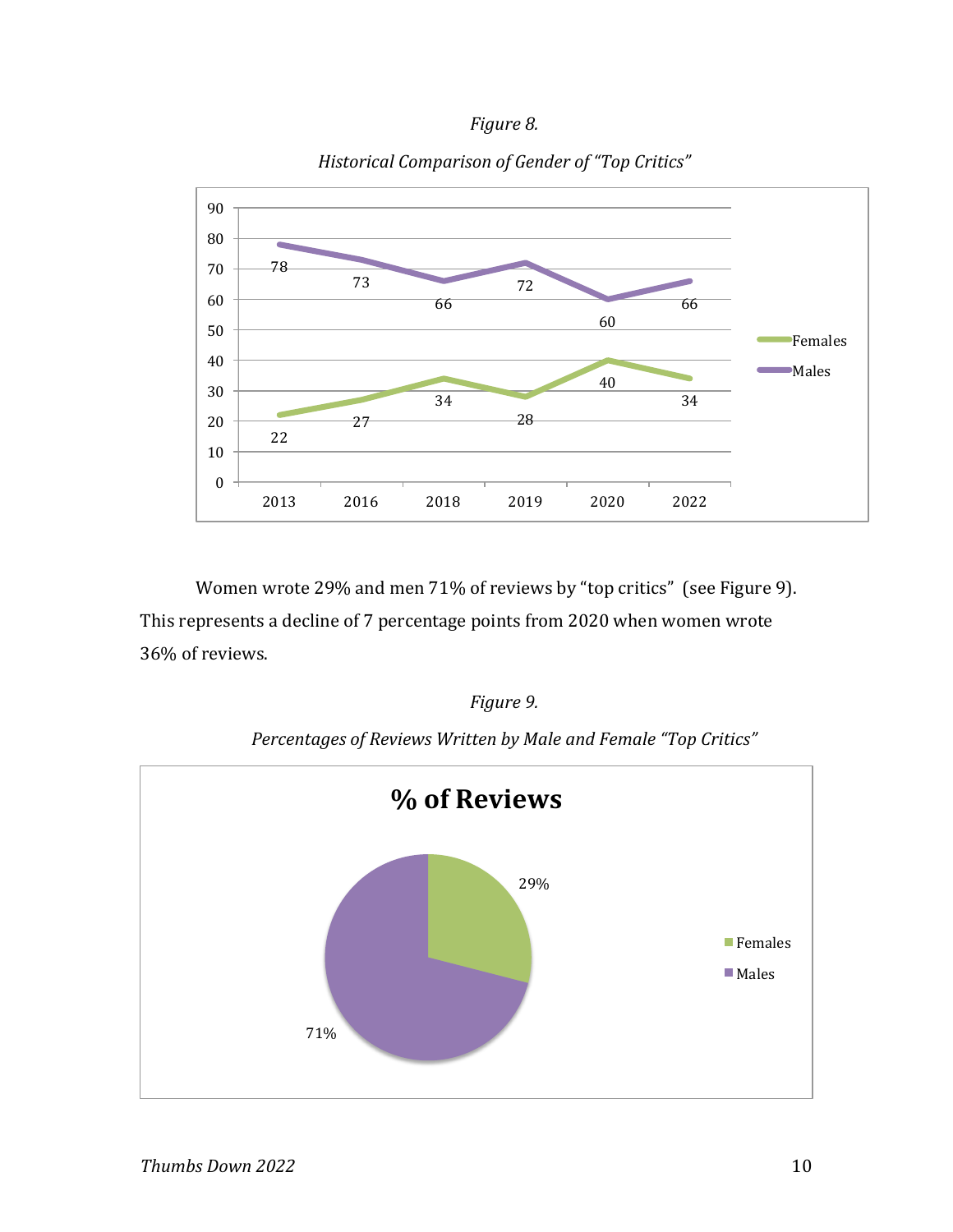Among "top critics," men comprised the majority of individuals working in every job category (see Figure 10).  $72\%$  (72.3%) of males,  $27\%$  (26.7%) of females, and  $1.0\%$  of non-binary individuals were in staff positions.  $54\%$  (53.7%) of males and  $46\%$  (46.3%) of females were freelancers.  $70\%$  (70.0%) of males and  $30\%$  $(30.0\%)$  of females reviewed for their own site.



Percentages of Male and Female "Top Critics" by Positions Held

*Figure 10.*

Male "top critics" outnumbered females in every type of publication considered. Men accounted for  $83\%$  ( $83.3\%$ ) and women  $17\%$  ( $16.7\%$ ) of those working for radio and television outlets. Men made up  $68\%$  (68.3%) and women 32% (31.7%) of those working for movie and entertainment magazines and sites. Men comprised  $68\%$  (68.0%) and women  $32\%$  (32.0%) of those working for newspapers and news sites. Men accounted for  $67\%$  (66.7%) and women 33% (33.3%) of those working for general interest magazines and sites. Men comprised 50% (50.0%), women  $44\%$  (44.4%), and non-binary individuals 5.6% of those working for trade publications.

Men "top critics" wrote the majority of reviews in every genre considered. Men wrote 75% and women 25% of the reviews for comedies. Men penned 74%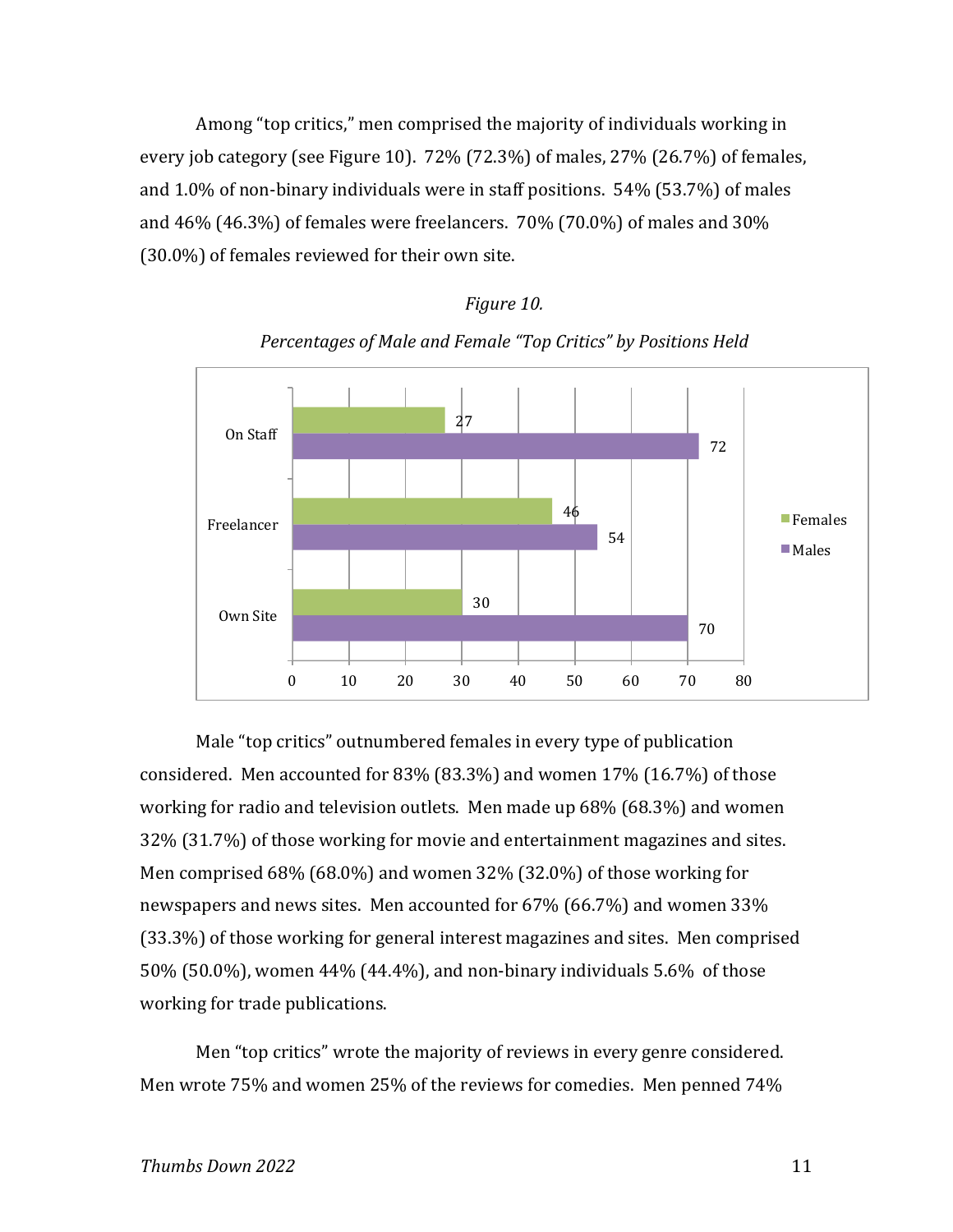and women 26% of reviews for science fiction features. Men wrote 74% and women 26% of reviews for animated features. Men penned 72% and women 28% of reviews for documentaries. Men wrote  $69\%$  and women  $31\%$  of reviews for horror features. Men penned 68% and women 32% of reviews for dramas.

## *Why Representation Matters*

Women "top critics" awarded a higher average rating to films with female protagonists than men "top critics." Women gave these films an average rating of 79%, whereas men critics gave films with female protagonists an average rating of 67%. In contrast, men "top critics" awarded a higher average rating to films with male protagonists than women "top critics." Men gave these films an average rating of 73%, whereas women critics gave films with male protagonists an average rating of 68%.

A higher proportion of the films reviewed by men than women "top critics" had male directors. 78% of films reviewed by men reviewers but 72% reviewed by women reviewers had male directors. In contrast, a higher proportion of the films reviewed by female than male "top critics" had women directors. 27% of films reviewed by women but 18% reviewed by men had women directors. (It is not clear whether these differences are due to writer preferences or to editorial assignments.) However, this finding suggests that because male "top critics" greatly outnumber females, and male critics are more likely to review films with male directors, these films achieve greater visibility in the critical marketplace.

#### Notes

- <sup>1</sup> Dargis, Manohla, and A.O. Scott. "Our Film Critics Discuss the Future of Movies." The New York Times, 14 September 2021, https://www.nytimes.com/2021/09/14/movies/future-of-moviescritics.html.
- <sup>2</sup> Dargis and Scott.